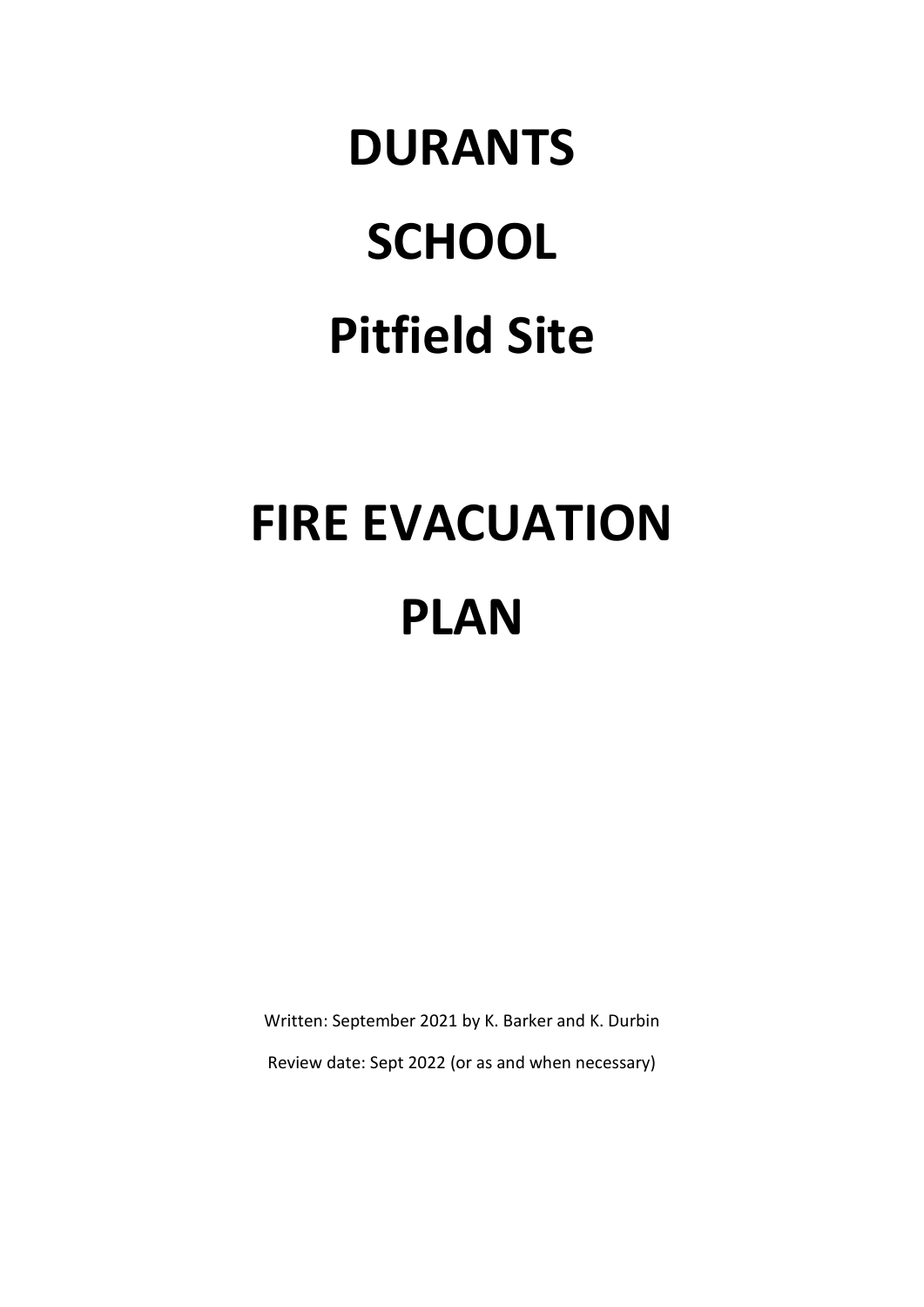## **Table of Contents**

- 1. **Introduction** ( Aims of Fire Evacuation Plan)
- 2. **Roles and Responsibilities**(Who does what and when)
	- 3. **Fire**(What to do, how to raise the alarm)
	- 4. **School Plans**(layout of floors and rooms)
	- 5. **Evacuation Plan**(Room by room instructions)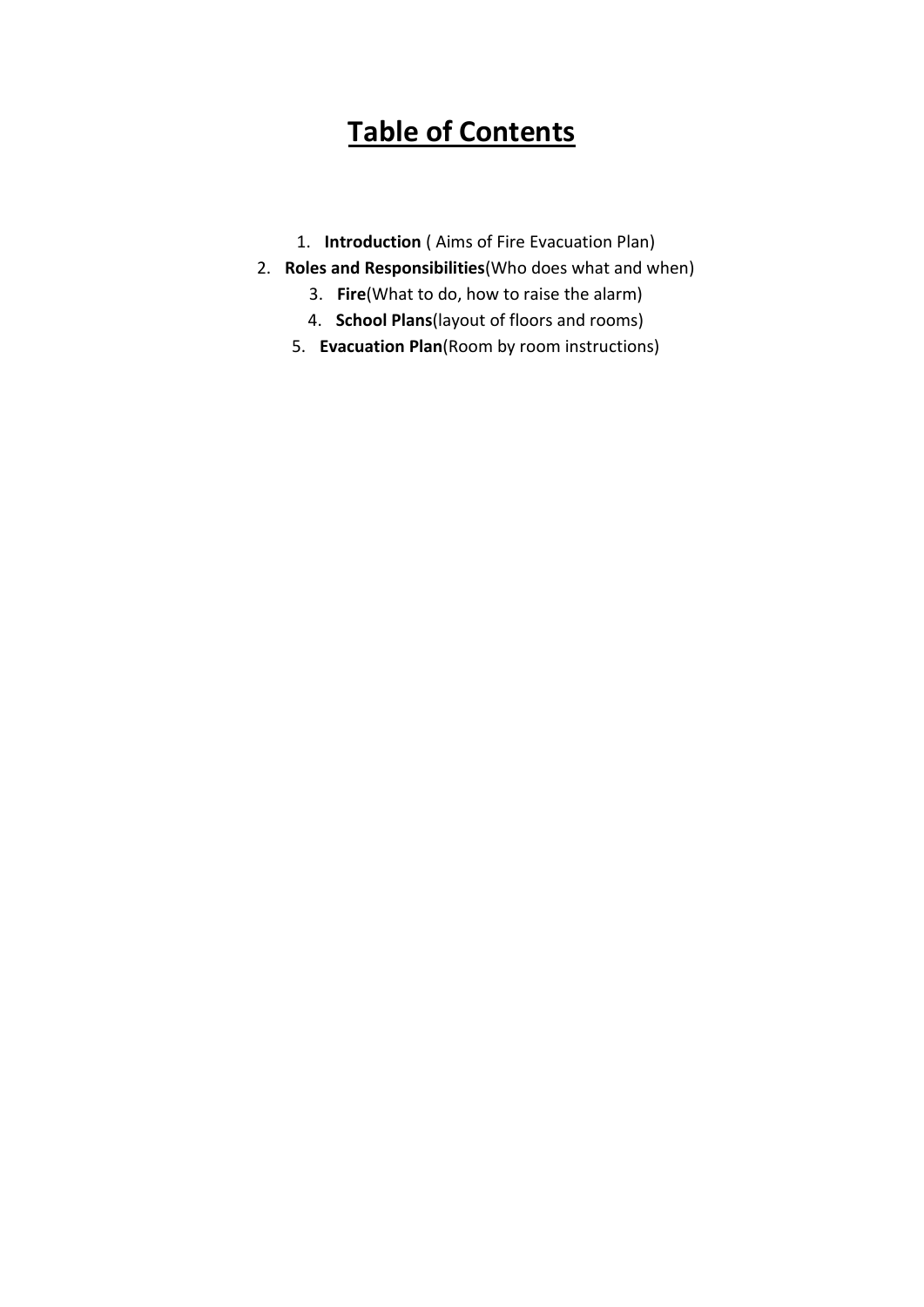#### **1.INTRODUCTION**

With the increasing number of fires in schools during the day, it is vitally important that we are able to evacuate in the shortest possible amount of time and that all persons, pupils, staff, visitors and contractors are accounted for.

Durants schools' primary aim during an evacuation is the preservation of life. Our aim is to get all persons to a place of safety and accounted for in the shortest possible time frame. Any concerns about the building and property, are secondary.

The nature of our pupils can make it very difficult during an evacuation to get them to the assembly point with everyone else, as this causes some to feel stressed and anxious, and they can display challenging behaviours which is a danger to other pupils and staff. It is sufficient therefore that they are out of the building and away from it, as to be initially safe; NOT left alone, and that the person controlling the evacuation (usually the Head) is made aware of the situation. The controller can then make the decision; if needed; to send extra help to move the person if the situation demands.

The same is true for persons with a disability, whether permanent or temporary. In the event of an evacuation it is OUR responsibility to get everyone to safety, and NOT the rescue services. Persons can be left in fire refuge points (normally sterile corridor or staircase landing), while aid is obtained to remove them from the building; and not to be left there for the Rescue services.

This way we can account for all persons being clear of the buildings and accounted for; without causing unnecessary stress during a practise.

The initial evacuation assembly point is in the playground for the main building and huts. The assembly point for the class located at the rear of the school is in the adjacent garden directly outside in the gated area. From there, the fire evacuation controller will make the decision whether to carry out a further evacuation of the site. At this point in time that would be to move across the road to Enfield Heights academy (directly opposite Durants Pitfield Way site).

Please see Emergency Evacuation Procedure.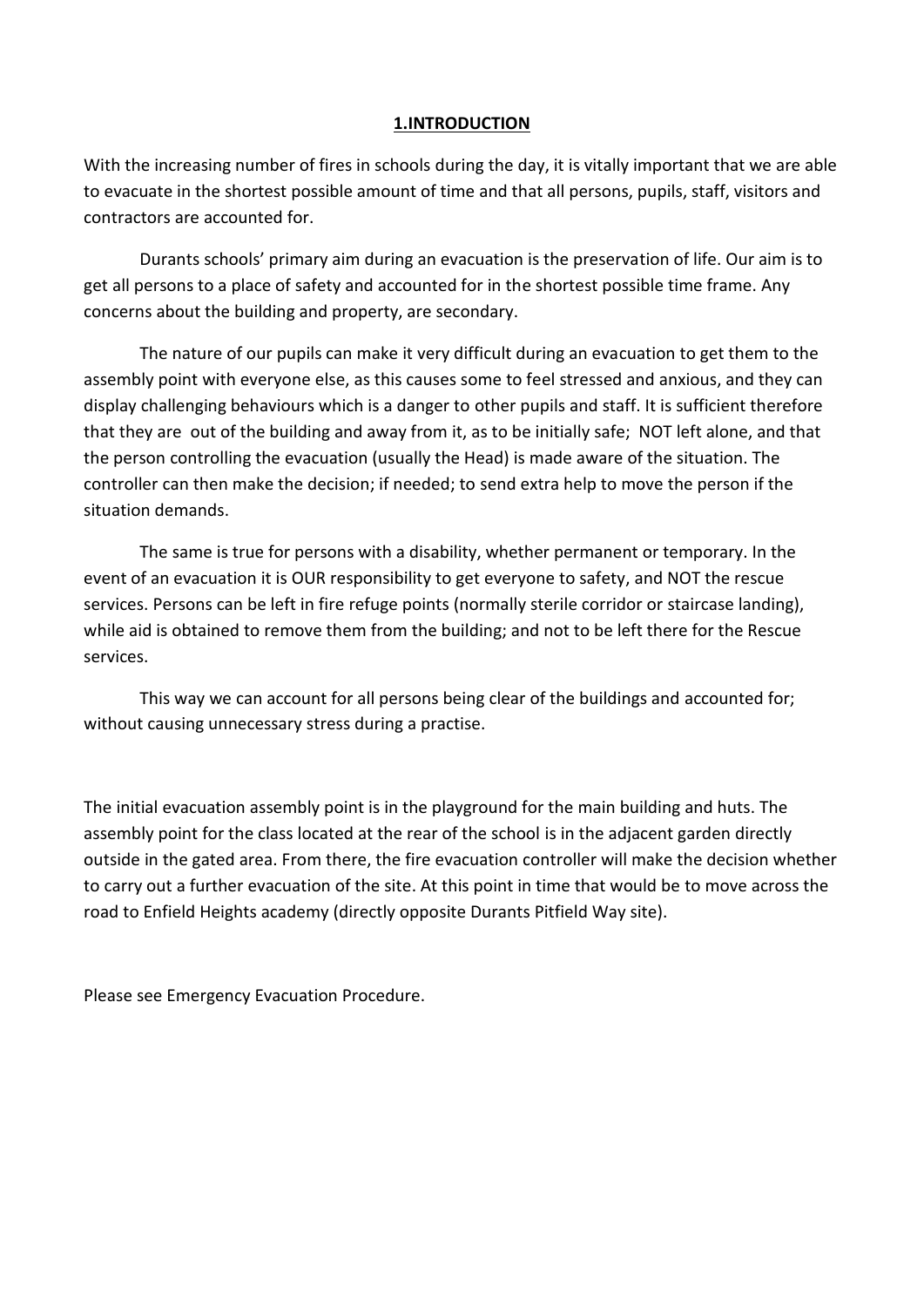### **2.Roles and Responsibilities**

**Head Teacher** In the event of an evacuation, the head is the FIRE EVACUATION CONTROLLER. Their function is to ensure that the buildings are evacuated and all persons accounted for and that the rescue services are called if necessary. The controller should remain in one place which is visible to all. The decided location is inside the pitch in the main playground. If necessary a member of staff with any issues should go to the controller. The controller will then make a decision on how to proceed and may delegate roles/responsibilities **To ensure that the rear classroom is accounted for the controller will physically send someone to check assembly point. If deemed unsafe fire brigade should be called immediately without any further delay.** They are point of contact for rescue services, and are in charge until the rescue services arrive. They will make the decision to call the rescue services, further evacuate the site, search the site, do nothing or re-occupy the buildings until the rescue services arrive(if called). They will liaise with all other services, the borough and press etc. **Deputy Head/s** The deputy head will deputise for the head as fire evacuation controller in their absence. Otherwise to act as Deputy Fire Evacuation Controller/s. To aid the head, at their direction, in ensuring the evacuation is managed safely. **Senior** A member of SMT to deputise in the absence of above. The rest of the SMT **Management** to assist with the evacuation, under the direction of above. **Team Office Staff** Will print a whole school evacuation roll call and take this, along with log sheets (visitors on site, contractors etc), and emergency grab bag, to the evacuation assembly point. They will give the information to the controller of any classes off site, verify visitors etc are accounted for and cross reference to try to account for any discrepancies. They will call the rescue services under the direction of the controller.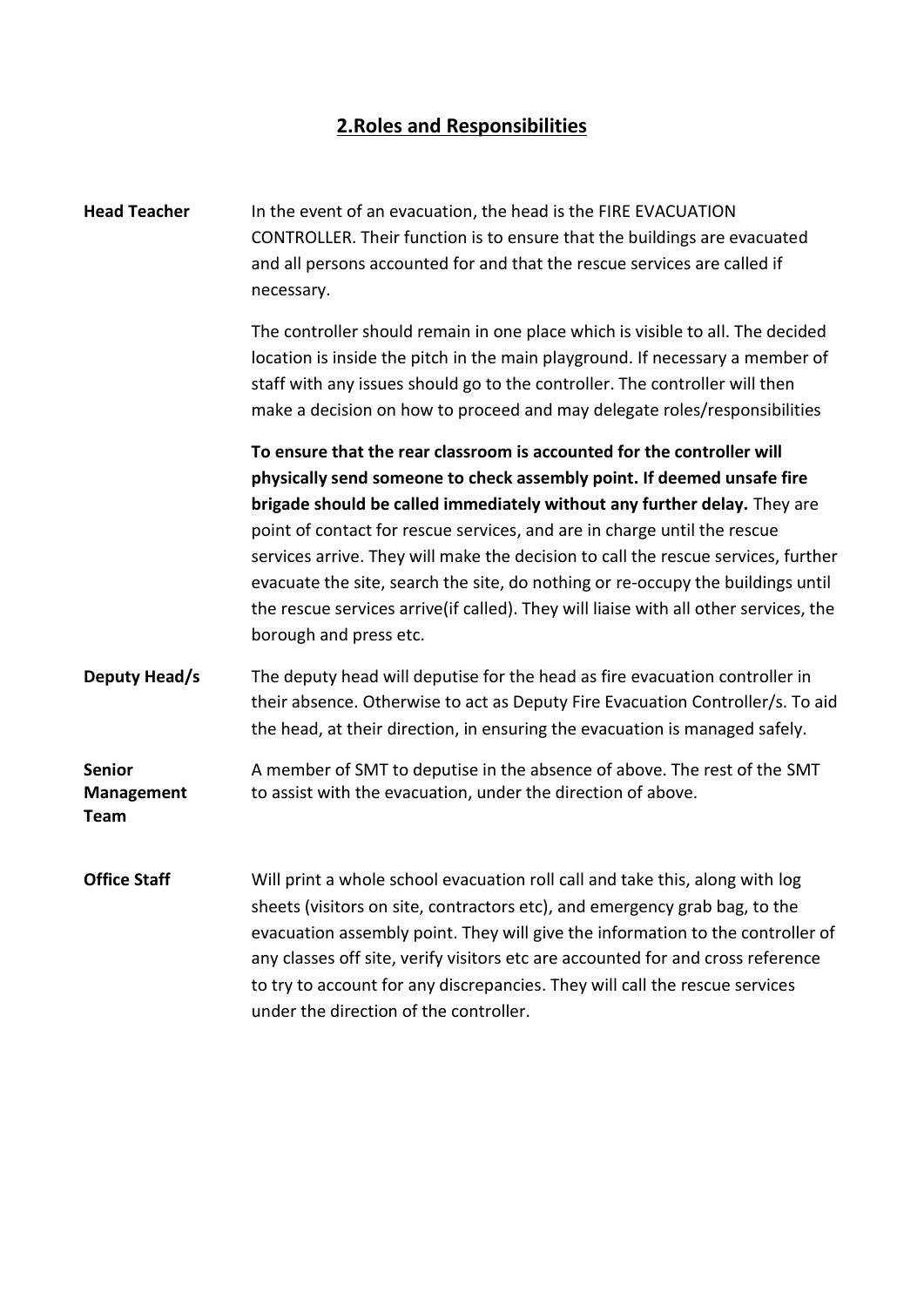| <b>Teachers</b> | On hearing the fire alarm, teachers will gather their class together and, with  |
|-----------------|---------------------------------------------------------------------------------|
|                 | the help of the classroom assistants, escort them to the assembly point. It is  |
|                 | the teachers' responsibility to ensure that any Personal Emergency              |
|                 | Evacuation Plan (PEEPs) are adhered to; directing their staff as necessary. On  |
|                 | reaching the assembly point teachers will hold up their fire sticks with the    |
|                 | green side showing to indicate all are accounted for and have no issues. They   |
|                 | must hold up the red side to indicate missing persons or an issue. A member     |
|                 | of staff from that class should approach the controller if the matter is urgent |
|                 | otherwise a member of SMT will go to that person to obtain further              |
|                 | information.                                                                    |

**Teaching Assistants** To help teacher with pupil evacuation as directed.

**Premises Manager** To act as Fire Evacuation Controller for after school clubs and school holidays

In the event of a fire alarm, and assuming it is safe to do so, the premises manager will re-set panel in location of activation. Will check area of call point activated first, and if no sign of fire, the surrounding areas to the call point. If there are signs of fire, he will send assistant (if available) or radio via the walkie talkies to inform Fire Evacuation Controller of location and if about to tackle fire. The rescue services MUST be called if there is a fire or suspected fire. He, or his assistant, will make his way to Pitfield Way to meet and escort the rescue services on site. If needed, he will instigate a search of a particular building for missing persons, IF SAFE. If after a thorough search, NO signs of fire have been found, the fire evacuation controller will be informed; so that they can make the decision as to re-occupy the buildings and the alarm re-set. If after the alarm is activated, it becomes known to be a false alarm, the area MUST still be checked before the all clear is given.

- **Premises Assistant** To deputise for the Premises Manager in his absence. To aid the Premises Manager during a fire alarm activation in checking the activation area, and if needed, for missing persons.
- **Network Manager** To aid and assist premises team as and when required.
- **Kitchens** To make way to assembly point and inform office staff if all accounted for.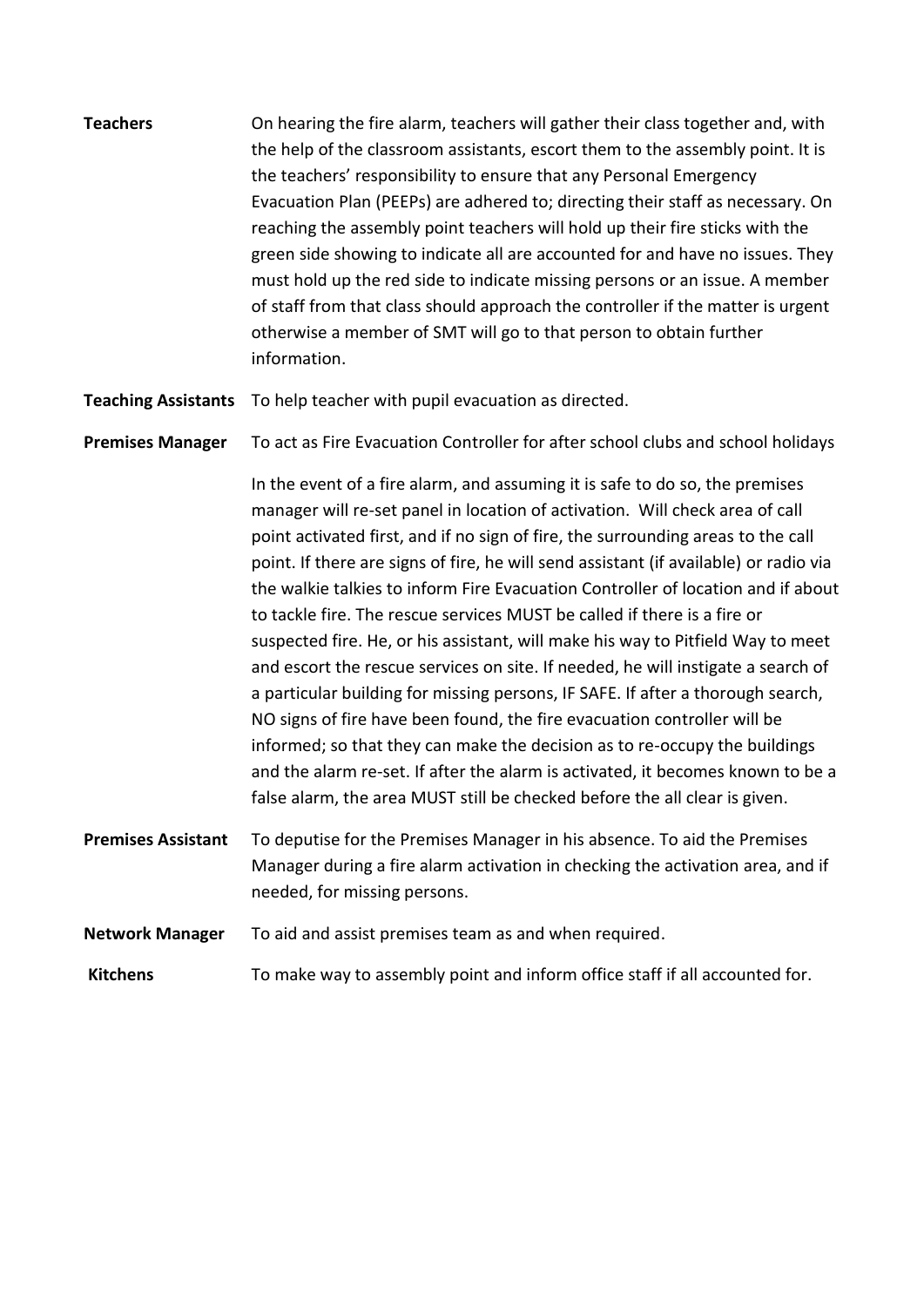#### **3.Fire On discovering a fire or smoke**

Close door to area and sound fire alarm. To do this, go to nearest call point, usually near a door leading out of the building; and press hard in the middle of the call point. When you remove your finger alarm should sound. Make your way to the fire assembly point and inform the fire evacuation controller of location of fire and/or smoke. Join your class or group, but ensure you have been accounted for.

## **DO NOT ATTEMPT TO TACKLE A FIRE IF YOU HAVE NOT BEEN TRAINED IN THE USE OF FIRE EXTINGUISHERS, OR ARE NOT CONFIDENT IN YOUR ABILITY.**

**DO NOT** return to your class or go and collect your belongings, but make your way to the assembly point and join your class/group there.

**If you find yourself trapped by a fire**. Go back into your room and close the door. Phone rescue services from room phone. Go to a window and call for help.

If the room starts to get Smokey, STAY LOW, the air will be clearer and fresher closer to the floor.

**On Hearing the Fire Alarm** stop what you are doing. Turn off all cookers, microwaves and heaters. Turn off all fans and air conditioner units. If in life skills room or main production kitchen, press "gas knock off" buttons on way out. Make your way as a group, calmly to the assembly point, closing door behind you. Line up and follow instructions of the fire evacuation controller.

## **DO NOT USE PASSENGER LIFT.**

The lift will automatically stop working when fire alarm is activated.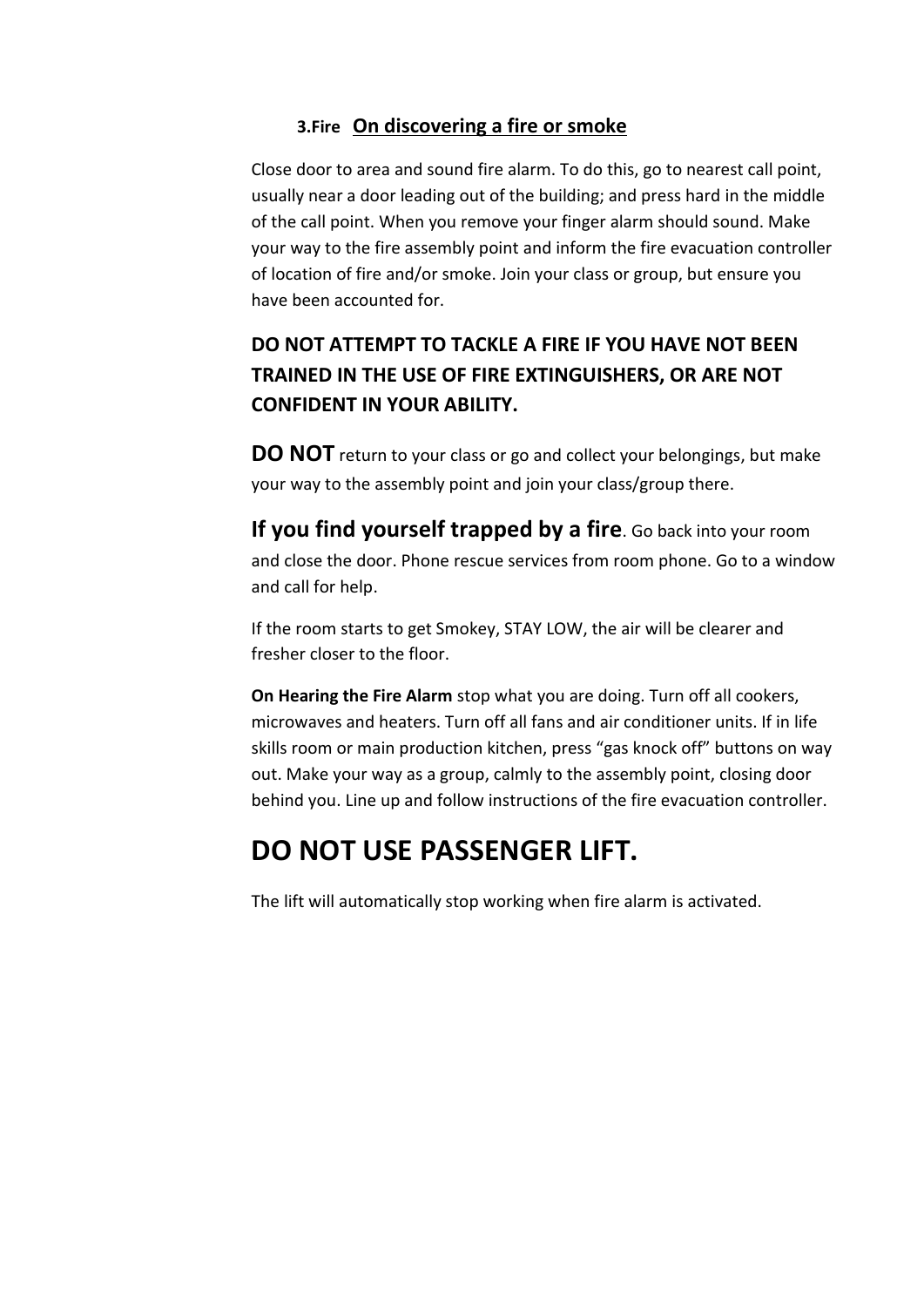#### **Un-cooperative pupils**

#### **During evacuations**

It is the schools' duty of care (and therefore, all members of staff), to manage uncooperative pupils in the event of a fire alarm activation. It is not the responsibility of the fire rescue service to carry out this function, whether for a pupil refusing to leave, or someone left in the safe refuge area on the staircases.

We, at Durants, manage it thus; to avoid unnecessary angst to the pupil, and for the safety of both the pupil and staff.

Upon hearing the fire alarm and beginning to evacuate, if a pupil refuses to leave, they should be encouraged to, in the first instance.

If they still refuse, as a **last resort** the teacher/lead can make the decision to leave the pupil inside, and may **ask** another member of staff to either stay with them, or observe them from outside.

**They must immediately inform the person controlling the evacuation/most senior member of staff upon arrival, at the evacuation point. Including location, and whether pupil is alone or with another member of staff.**

The evacuation controller/senior member of staff, will then make a decision based on the information available at the time, to either leave the pupil in situ (if known to be a false alarm, or fire drill), or to **ask** for other members of staff to go and escort the pupil to the evacuation point.

**No staff or pupils are to begin to re-enter the buildings until the fire evacuation controller/most senior member of staff, has declared it safe to do so.**

**Staff are expected to use their own good judgement at all times.**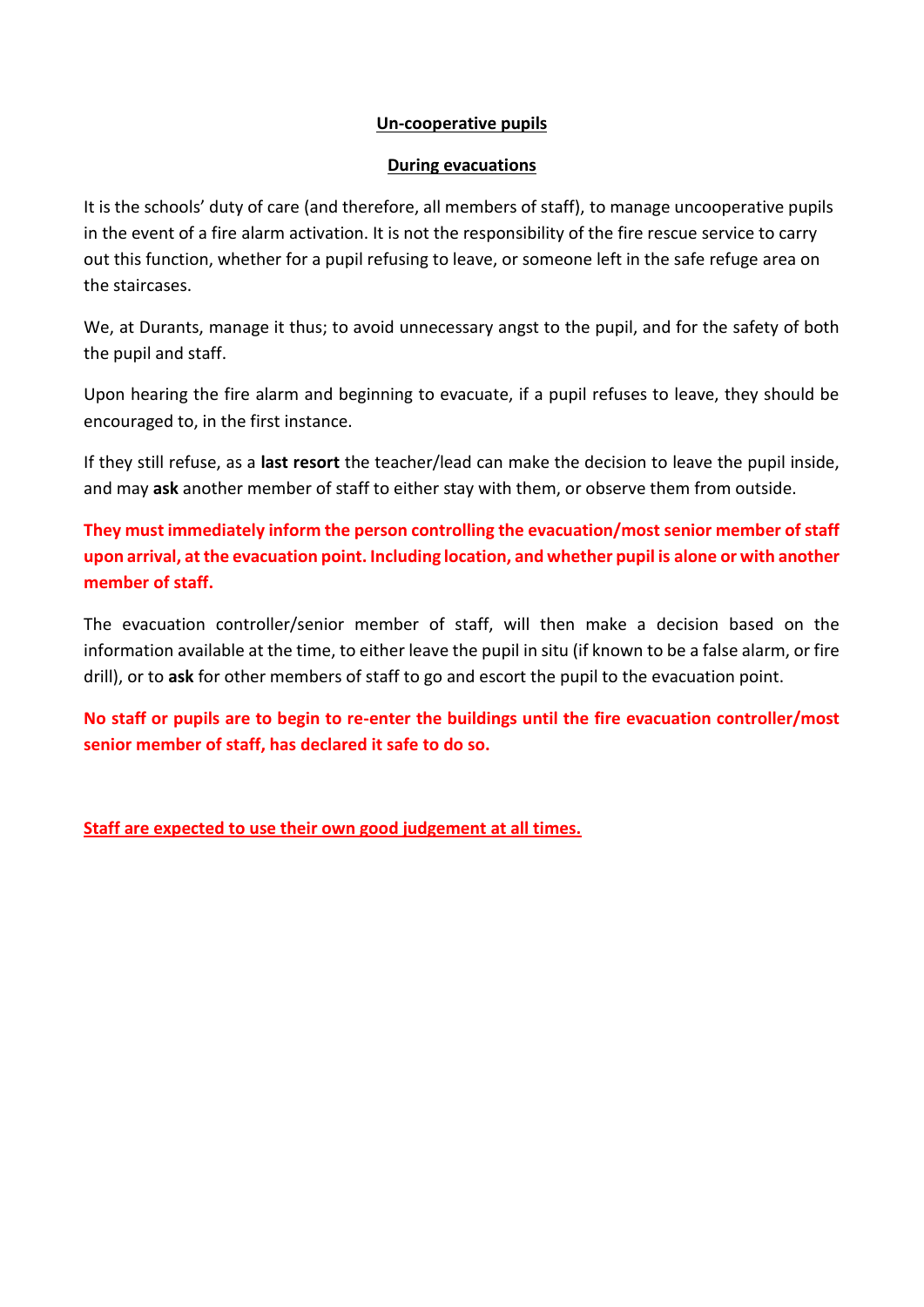## **SCHOOL PLANS**

The following plans and routes are the quickest way for everyone to be accounted for.

Whenever possible primary and secondary routes have been given.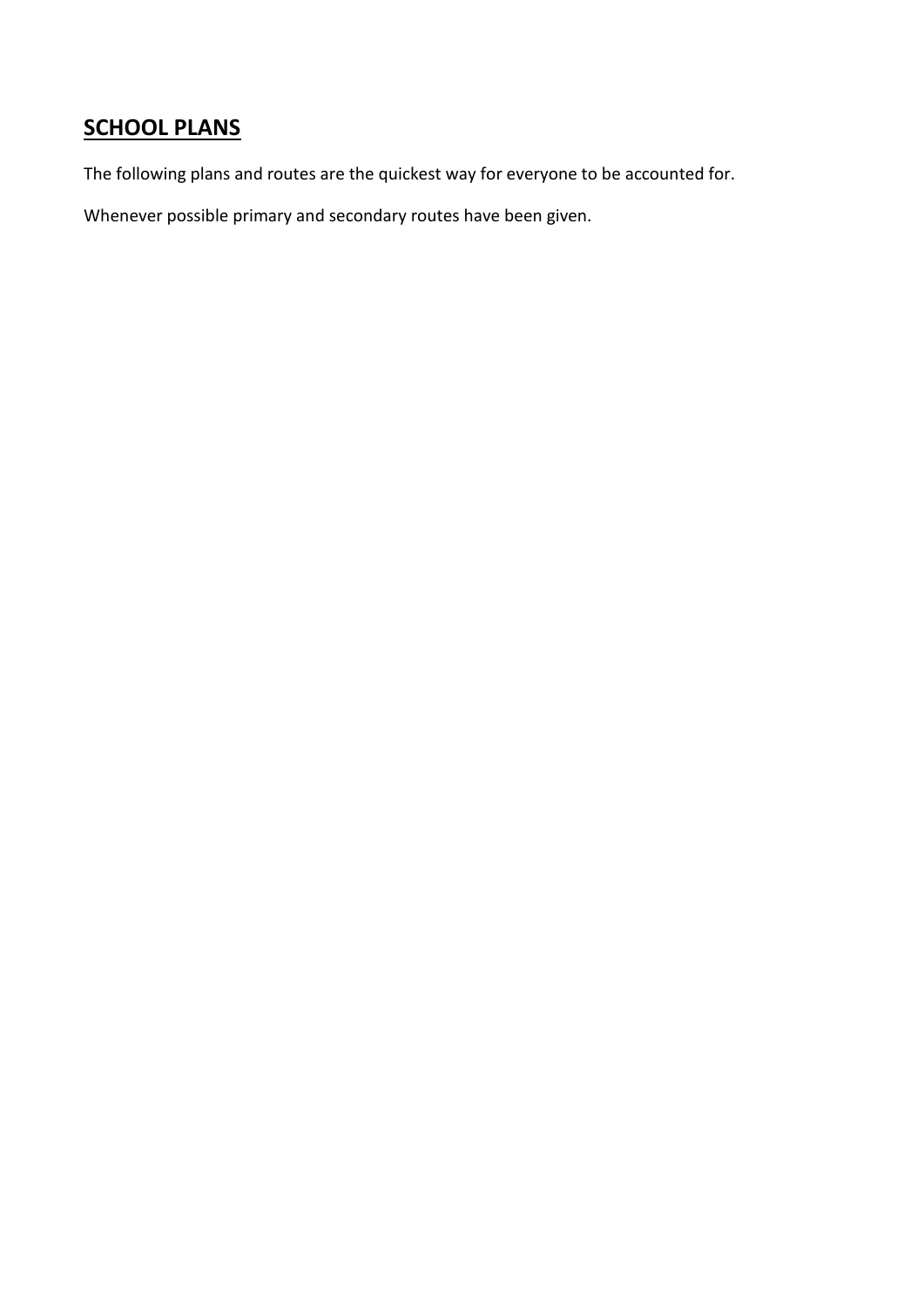#### **Lower School Escape Routes**

#### **Alonzo Clemons (Old Red Class) – Y1**

#### **Primary Route**

Go out through the classrooms rear exit door to outside area. Go through the gate to pedestrian path. Enter the pitch area and make way to assembly point.

#### **Secondary Route**

Go out through the main classroom door into corridor 7. Turn left and forward through the metal door, forward through the lobby and out through the metal doors to the playground. Make way around to the pitch and to assembly point.

**Naoki Higashida (Old Pink Class) – Y2**

#### **Primary Route**

Go out through the classrooms rear exit door to outside area. Turn right and go through the gate. Turn left and go through the gate to pedestrian path. Enter the pitch area and make way to assembly point.

#### **Secondary Route**

Go out through the main classroom door into corridor 7. Turn left and forward through the metal door, forward through the lobby and out through the metal doors to the playground. Make way around to the pitch and to assembly point.

#### **Naoki Higashida Class quiet room (opposite) – Y5**

#### **Primary Route**

Go out through the main quiet room door into corridor 7. Turn right and forward through the metal door, forward through the lobby and out through the metal doors to the playground. Make way around to the pitch and to assembly point.

#### **Unisex Toilets (near Red) – Y3**

#### **Primary Route**

Go out through the main toilet door, turn right into corridor 7. Forward through the metal door, forward through the lobby and out through the metal doors to the playground. Make way around to the pitch and to assembly point.

#### **Resources – Y9**

#### **Primary route**

Go out through the main office door, turn left into corridor 7. Forward through the metal door, forward through the lobby and out through the metal doors to the playground. Make way around to the pitch and to assembly point.

#### **Secondary Route**

Go out through the main office door into corridor 7. Turn right and forward through classroom door. Exit via rear door to outside area. Turn right and go through the 2 gates. Turn left and go through the gate to pedestrian path. Enter the pitch area and make way to assembly point.

#### **Staff toilet – Y7**

#### **Primary Route**

Go out through the main toilet door, turn right into corridor 7. Turn right and forward through the metal door, forward through the lobby and out through the metal doors to the playground. Make way around to the pitch and to assembly point.

#### **Secondary Route**

Go out through the main toilet door, turn left into corridor 7. Forward through the wooden door into corridor 6. Forward through the wooden door into the front playground. Make way to secondary assembly point.

**Tylan Grant (Old Orange Class) – Y11 Primary Route**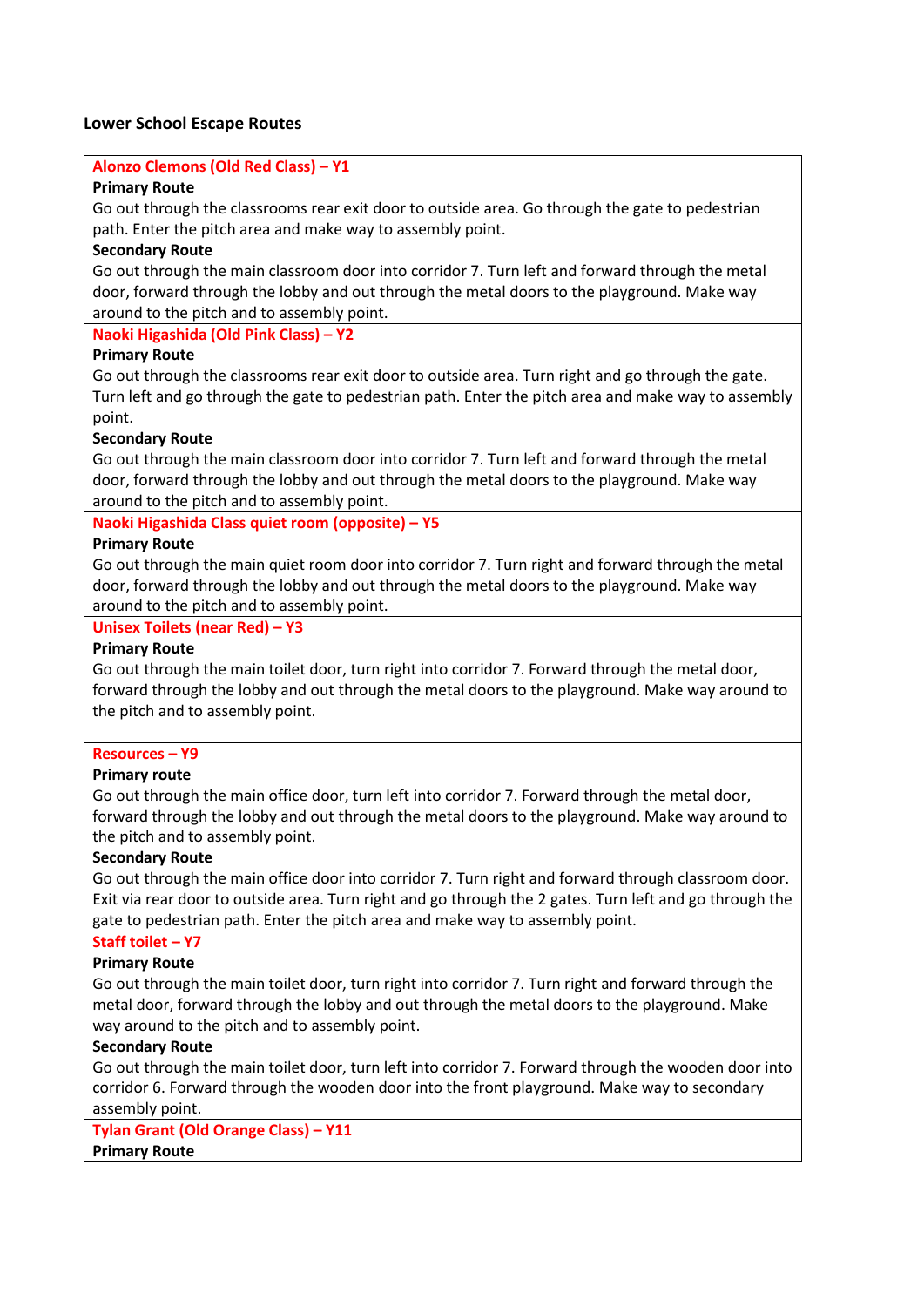Go out through the classrooms rear door to outside area. Turn right and go through the 2 gates. Turn left and go through the gate to pedestrian path. Enter the pitch area and make way to assembly point.

#### **Secondary Route**

Go out through the main classroom door and forward into corridor 7. Forward through the metal door, forward through the lobby and out through the metal doors to the playground. Make way around to the pitch and to assembly point.

#### **Armani Williams (Old Indigo Class) – Y14**

#### **Primary Route**

Go out through the main classroom door. Turn left and forward corridor 6. Turn right and forward into lobby area. Turn right and go out through the metal doors to the playground. Make way around to the pitch and to assembly point.

#### **Secondary Route**

Go out through the main classroom door. Forward through wooden doors into front playground. Make way to secondary assembly point.

#### **Joshua Beckford (Old Yellow Class) – Y13**

#### **Primary Route**

Go out through the main classroom door. Forward corridor 6 into lobby area. Turn right and go out through the metal doors to the playground. Make way around to the pitch and to assembly point. **Secondary Route** 

Go out through the main classroom door. Forward and right through wooden doors into front playground. Make way to secondary assembly point.

#### **Boys Toilets – Y12**

#### **Primary Route**

Go out through main toilet door. Turn left and forward corridor 6, turn left into lobby area. Turn right and go out through the metal doors to the playground. Make way around to the pitch and to assembly point.

#### **Secondary Route**

Go out through the main toilet door. Forward corridor 6 and through wooden doors into front playground. Make way to secondary assembly point.

#### **Photocopier Room – Y10**

#### **Primary Route**

Go out through main room door. Turn right and forward corridor 6, turn left into lobby area. Turn right and go out through the metal doors to the playground. Make way around to the pitch and to assembly point

#### **Secondary Route**

Go out through the main room door, turn right into corridor 6. Forward through the wooden door into the front playground. Make way to secondary assembly point.

#### **Behaviour Room – Y8**

#### **Primary Route**

Go out through main behaviour room door. Turn left and forward corridor 6, turn left into lobby area. Turn right and go out through the metal doors to the playground. Make way around to the pitch and to assembly point.

#### **Secondary Route**

Go out through the main behaviour room door. Forward corridor 6 and through wooden doors into front playground. Make way to secondary assembly point.

#### **Girls Toilets - Y6**

#### **Primary Route**

Go out through main toilet door. Turn left and forward corridor 6, turn left into lobby area. Turn right and go out through the metal doors to the playground. Make way around to the pitch and to assembly point.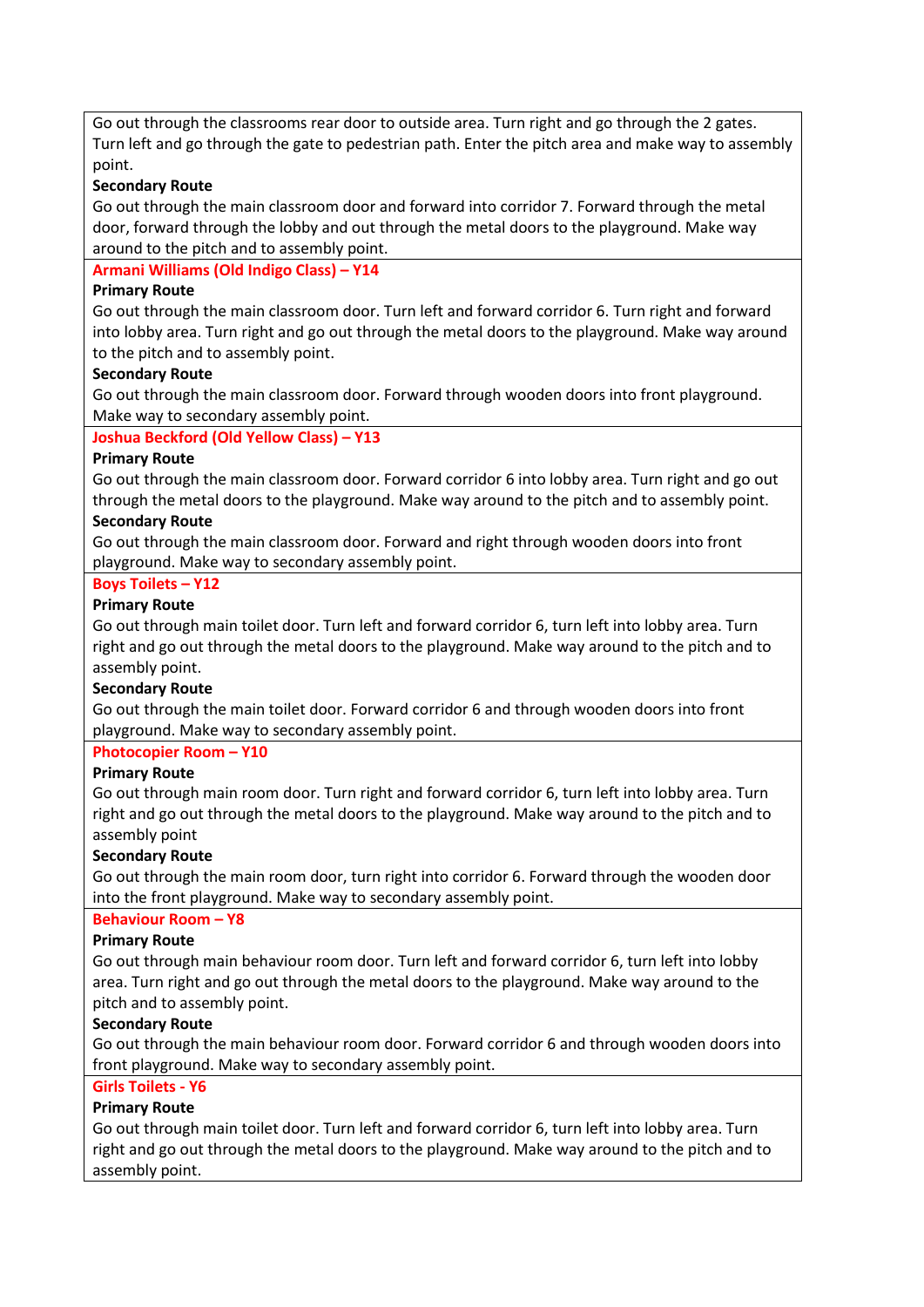#### **Secondary Route**

Go out through the main toilet door. Turn right and forward corridor 6. Turn left and through wooden doors into front playground. Make way to secondary assembly point.

#### **Sensory Room – Y18**

#### **Primary Route**

Go out through main sensory room door. Turn right and forward corridor 6, turn left into lobby area. Turn right and go out through the metal doors to the playground. Make way around to the pitch and to assembly point.

#### **Secondary Route**

Go out through the main sensory room door. Turn left and forward corridor 6. Turn left and through wooden doors into front playground. Make way to secondary assembly point.

#### **Wize Room – Y17**

#### **Primary Route**

Go out through main wize room door. Turn right and forward corridor 6, turn left into lobby area. Turn right and go out through the metal doors to the playground. Make way around to the pitch and to assembly point.

#### **Secondary Route**

Go out through the main wize room door. Turn left and forward corridor 6. Turn left and through wooden doors into front playground. Make way to secondary assembly point.

#### **Plant Room – Y15**

#### **Primary Route**

Go out through main plant room door. Forward corridor 7 and go out through the metal doors to the playground. Make way around to the pitch and to assembly point.

#### **Secondary Route**

Go out through the main plant room door, turn immediately right and forward through the wooden door into corridor 6. Forward through the wooden door into the front playground. Make way to secondary assembly point.

#### **Plant Room – Y16**

#### **Primary Route**

Go out through main plant room door. (IF SAFE TO DO SO) Forward play area and turn right, go through wooden door. Forward corridor 6 and left into lobby area, go out through the metal doors to the playground. Make way around to the pitch and to assembly point.

#### **Secondary Route**

Go out through the main plant room door, turn immediately right into the play area. Make way to secondary assembly point.

#### **Kitchenette – Y4**

#### **Primary Route**

Go out through main kitchenette door, forward through lobby area. Go out through the metal doors to the playground. Make way around to the pitch and to assembly point.

#### **Secondary Route**

Go out through main kitchenette door, turn right into lobby area. Go out through the metal doors to the front car park. Make way to the secondary assembly point.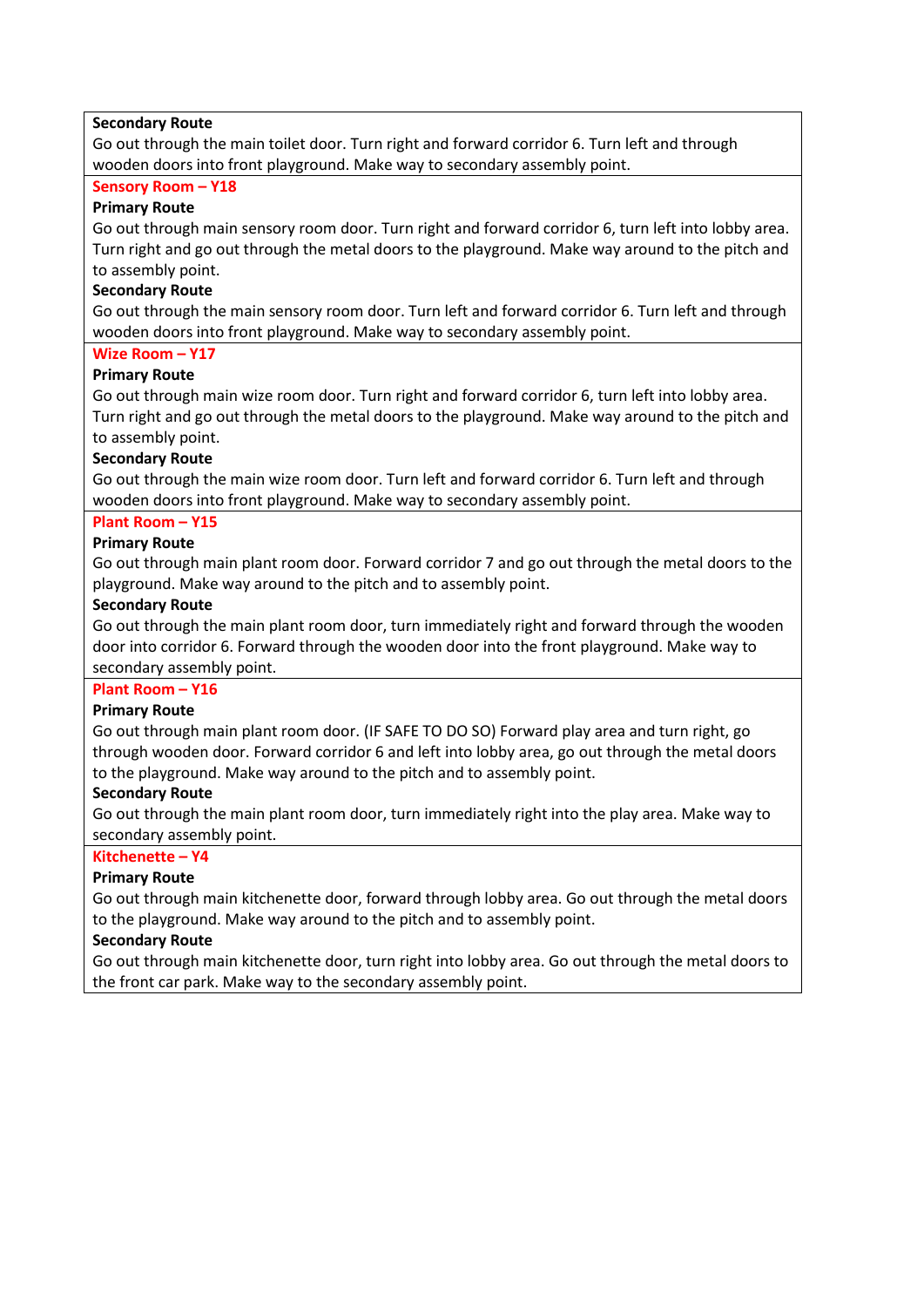#### **Upper School Escape Routes**

## **Life Skills – N1**

#### **Primary Route**

Go out through main life skills room door. Turn right and forward corridor 8, exit via metal door ahead. Turn left then through wooden door into the playground. Make way around to the pitch and to assembly point.

#### **Secondary Route**

Go out through main life skills room door. Walk across corridor 8 and enter class opposite (N3). Exit via the rear classroom metal door into the playground. Make way around to the pitch and to assembly point.

#### **Head of Department (N2) and Kitchenette (N9)**

#### **Primary Route**

Go out through main PPA room or Kitchenette door. Turn left and forward corridor 8. Go through wooden door and turn right into upper school lobby. Exit via metal door to playground. Make way around to the pitch and to assembly point.

#### **Secondary Route**

Go out through main PPA room or kitchenette door. Walk across corridor 8 and enter class opposite (N4). Exit via the rear classroom metal door into the playground. Make way around to the pitch and to assembly point.

#### **Tom Wiggins (N3) (Old Green Class)**

#### **Primary Route**

Go out through the rear classroom metal door into the playground. Make way around to the pitch and to assembly point.

#### **Secondary Route**

Go out through main classroom door. Turn left and forward corridor 8, exit via metal door ahead. Turn left then through wooden door into the playground. Make way around to the pitch and to assembly point.

#### **Anne Hegerty (N4) (Old Beige Class)**

#### **Primary Route**

Go out through the rear classroom metal door into the playground. Make way around to the pitch and to assembly point.

#### **Secondary Route**

Go out through main classroom door. Turn right and forward corridor 8. Go through wooden door and turn right into upper school lobby. Exit via metal door to playground. Make way around to the pitch and to assembly point.

#### **Toilet in lobby (8)**

#### **Primary Route**

Go out through the toilet door, forward upper school lobby and exit via metal door to playground. Make way around to the pitch and to assembly point.

#### **Boys Toilet (7)**

#### **Primary Route**

Go out through the toilet door, turn right and through wooden door. Forward upper school lobby and exit via metal door to playground. Make way around to the pitch and to assembly point.

#### **Secondary Route**

Go out through the toilet door, turn left and through wooden door. Forward across lobby and through wooden door. Forward corridor 4, through the metal door into the gym. Cross the gym and exit via rear metal door to playground. Make way around to the pitch and to assembly point.

#### **Girls Toilet (N6)**

**Primary Route**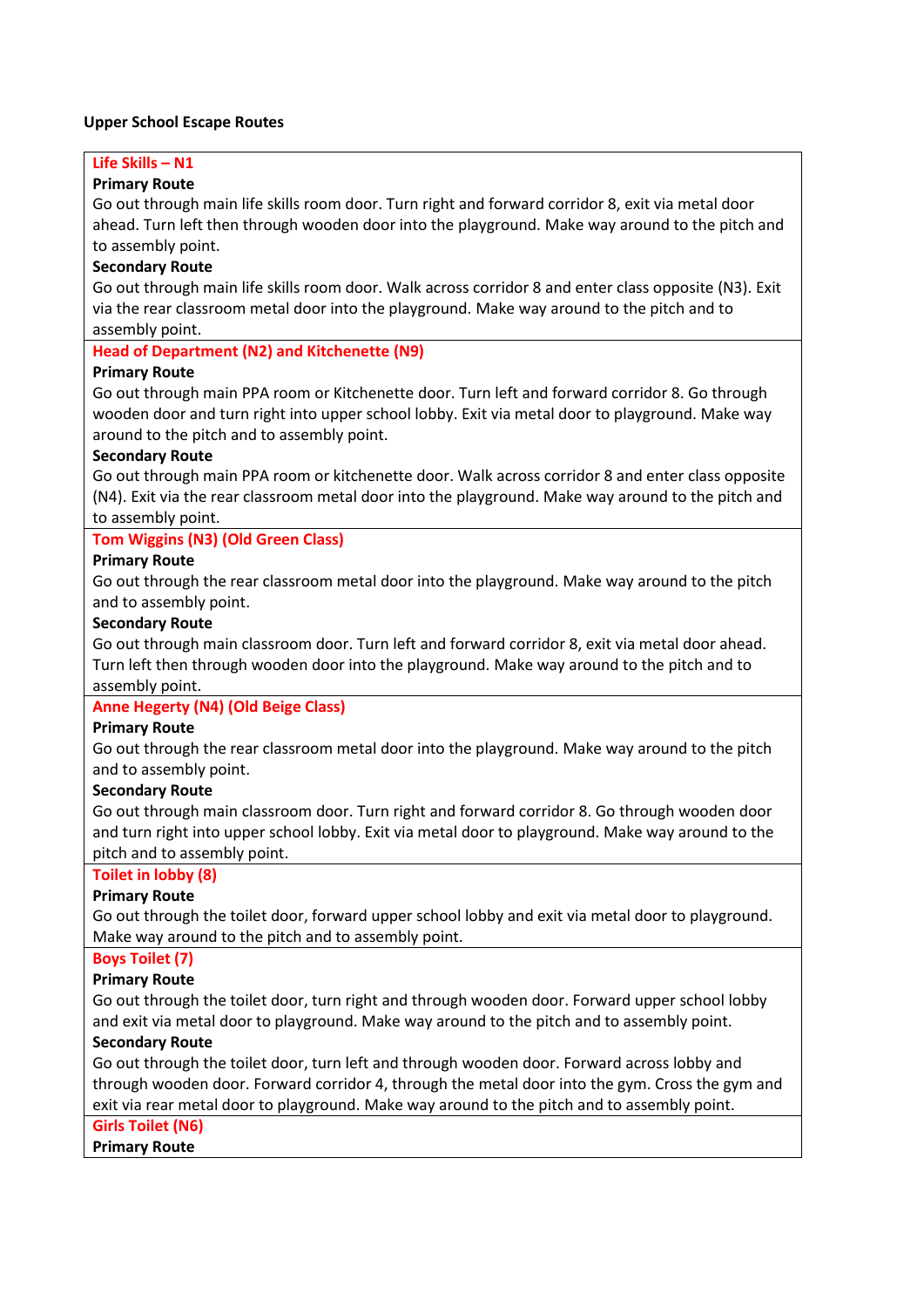Go out through the toilet door, turn right and through 2 sets of wooden doors. Forward upper school lobby and exit via metal door to playground. Make way around to the pitch and to assembly point.

#### **Secondary Route**

Go out through the toilet door, turn left and through wooden door. Forward corridor 4, through the metal door into the gym. Cross the gym and exit via rear metal door to playground. Make way around to the pitch and to assembly point.

#### **William Butler Yeats (UN8) (Old Silver Class)**

#### **Primary Route**

Go out through main classroom door. Turn right and forward corridor 9, through wooden door and down the staircase into upper school lobby area. Exit via metal door to playground. Make way around to the pitch and to assembly point.

#### **Secondary Route**

Go out through main classroom door. Turn left and forward corridor 9, through metal door and down the metal staircase into outside lobby area. Exit via wooden door on the right into playground. Make way around to the pitch and to assembly point.

#### **Daryl Hannah (Old Bronze Class) (UN6)**

#### **Primary Route**

Go out through main classroom door. Turn left and forward corridor 9, through wooden door and down the staircase into upper school lobby area. Exit via metal door to playground. Make way around to the pitch and to assembly point.

#### **Secondary Route**

Go out through main classroom door. Turn right and forward corridor 9, through metal door and down the metal staircase into outside lobby area. Exit via wooden door on the right into playground. Make way around to the pitch and to assembly point.

#### **Savan Gandecha (Old Emerald Class) (UN7)**

#### **Primary Route**

Go out through main classroom door. Turn left and forward corridor 9, through metal door and down the metal staircase into outside lobby area. Exit via wooden door on the right into playground. Make way around to the pitch and to assembly point.

#### **Secondary Route**

Go out through main classroom door. Turn right and forward corridor 9, through wooden door and down the staircase into upper school lobby area. Exit via metal door to playground. Make way around to the pitch and to assembly point.

#### **Malcom Harris (Old Gold Class) (UN5)**

#### **Primary Route**

Go out through main classroom door. Turn right and forward corridor 9, through metal door and down the metal staircase into outside lobby area. Exit via wooden door on the right into playground. Make way around to the pitch and to assembly point.

#### **Secondary Route**

Go out through main classroom door. Turn left and forward corridor 9, through wooden door and down the staircase into upper school lobby area. Exit via metal door to playground. Make way around to the pitch and to assembly point.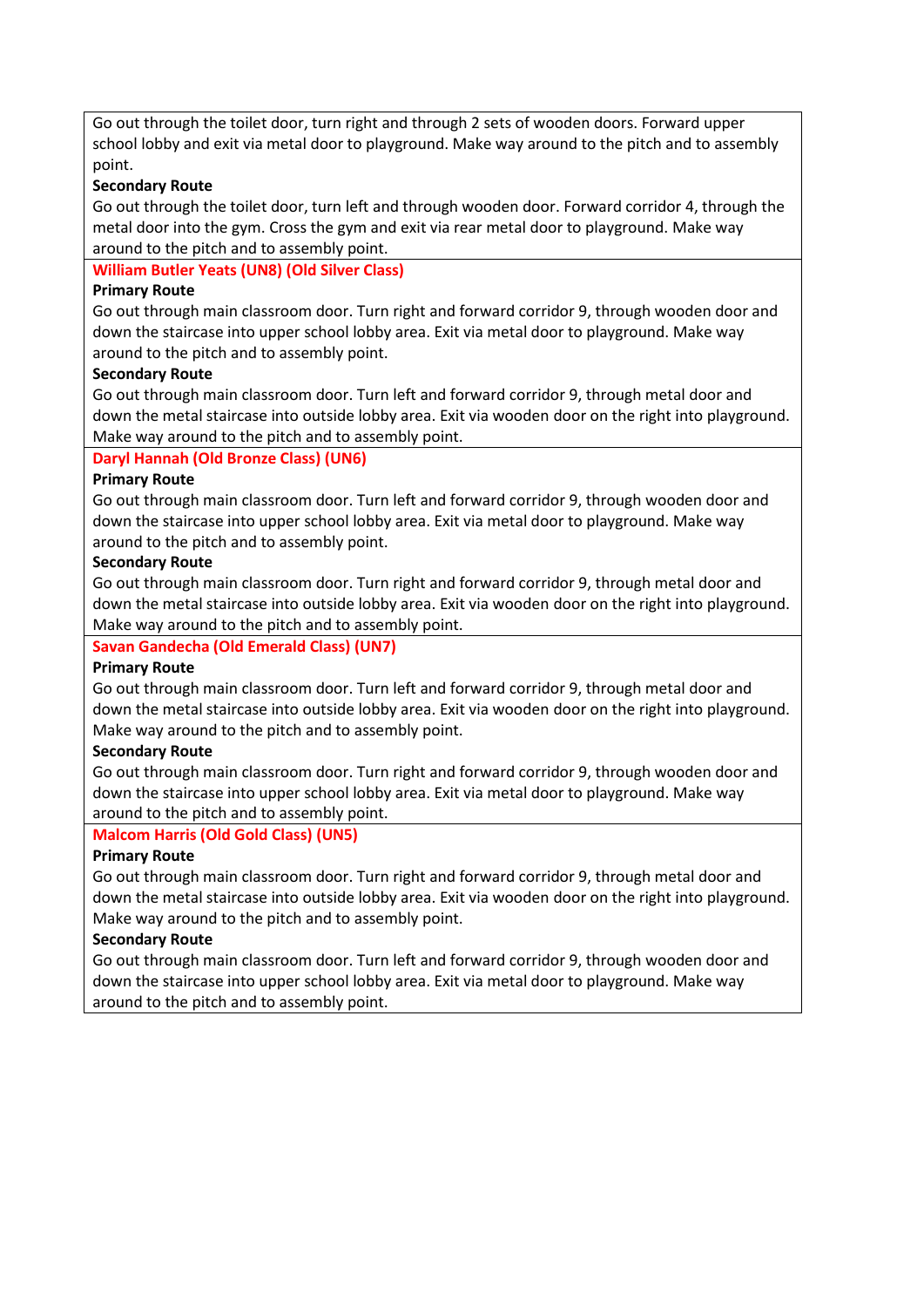#### **Gym Area Escape Routes**

#### **Plant Room – N5**

#### **Primary Route**

Go out through main plant room door. Turn left and forward corridor 4, go through the metal door into the gym. Cross the gym and exit via metal door into playground. Make way around to the pitch and to assembly point.

#### **Secondary Route**

Go out through main plant room door. Turn right and forward corridor 4, go through the wooden door into the lobby. Cross the lobby area and go through 2 sets of wooden doors. Forward upper school lobby and exit via metal door to playground. Make way around to the pitch and to assembly point.

#### **Girls Changing Room (G2)**

#### **Primary Route**

Go out through main changing room door. Turn left and forward corridor 4, go through the metal door into the gym. Cross the gym and exit via metal door into playground. Make way around to the pitch and to assembly point.

#### **Secondary Route**

Go out through main changing room door. Go out single door directly opposite. Walk around the back of the gym and make way to assembly point.

#### **Boys Changing Room (G3)**

#### **Primary Route**

Go out through main changing room door. Turn left and forward corridor 4, go through the metal door into the gym. Cross the gym and exit via metal door into playground. Make way around to the pitch and to assembly point.

#### **Secondary Route**

Go out through main changing room door. Go out single door directly opposite. Walk around the back of the gym and make way to assembly point.

#### **Gymnasium (G1)**

#### **Primary Route**

Go through the rear metal door into playground. Make way around to the pitch and to assembly point.

#### **Secondary Route**

Go out through main gymnasium door. Forward corridor 4, go through the single door on the left. Walk around the back of the gym and make way to assembly point.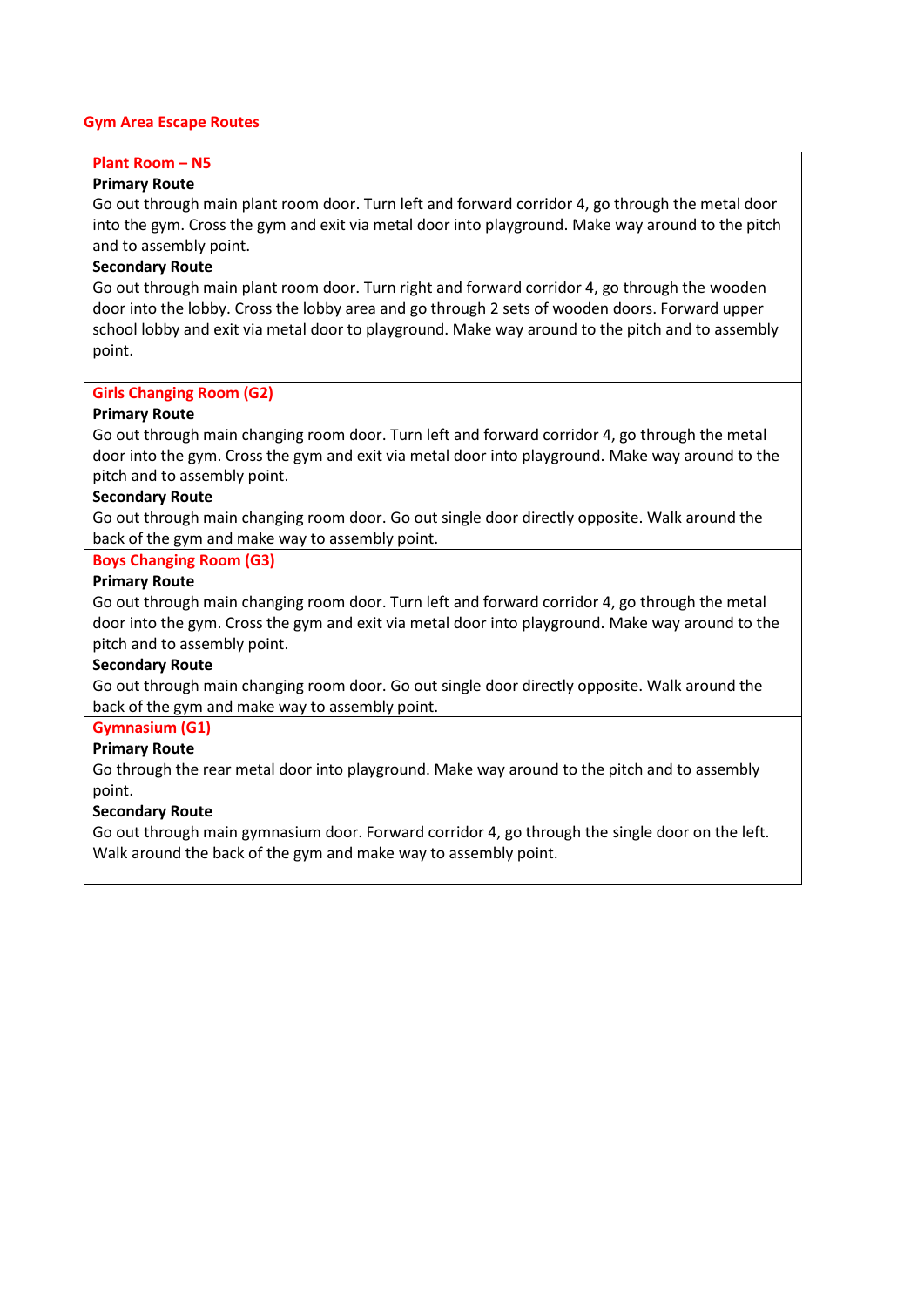#### **Main Building Escape Routes**

#### **Outside, Downstairs Plant Room**

#### **Primary Route**

Go out through main plant room door. Go up the stairs. Wait safely in the front car park (away from the stair well) and await further instructions.

#### **Upper Floor of main building (MU1 - 5)**

#### **Primary Route**

Go out through main room door. Forward corridor, through wooden doors and down staircase. Exit via wooden door into main foyer. Turn right and go through wooden doors. Forward corridor one into corridor two. Go through first set of double wooden doors. Then through the second set of double wooden doors. Exit via the metal door to the playground on the left. Go down the ramp and make way around to the pitch and to the assembly point.

#### **Secondary Route**

Go out through main room door. Forward corridor, through wooden doors and down staircase. Exit via wooden door into main foyer. Turn left and exit via the metal door to the front car park. Make way to the assembly point.

#### **Parents Room (A1)**

#### **Primary Route**

Go out through main parent's room door. Turn left and forward corridor 1, exit via metal door to the playground on the right. Make way around to the pitch and to assembly point.

#### **Secondary Route**

Go out through main parent's room door. Turn right in corridor 1, then another immediate right. Exit via metal door to the front car park. Make way to the assembly point.

#### **Staff and Visitor Toilets (A2)**

#### **Primary Route**

Go out through main toilet door. Turn right then left and forward corridor 1, exit via metal door to the playground on the right. Make way around to the pitch and to assembly point.

#### **Secondary Route**

Go out through main toilet door. Turn left and exit via metal door to the front car park. Make way to the assembly point.

#### **Assistant Head Teachers Office (A3)**

#### **Primary Route**

Go out through main office door, then the next wooden door. Forward corridor 1, exit via metal door to the playground on the right. Make way around to the pitch and to assembly point.

#### **Secondary Route**

Go out through main office door, then the next wooden door. Turn left and exit via metal door to the front car park. Make way to the assembly point.

#### **SBM and Finance Office (A4)**

#### **Primary Route**

Go out through main office door, then the next wooden door. Forward corridor 1, exit via metal door to the playground on the right. Make way around to the pitch and to assembly point.

#### **Secondary Route**

Go out through main office door, then the next wooden door. Turn left and exit via metal door to the front car park. Make way to the assembly point.

#### **Medical Room (A5)**

#### **Primary Route**

Go out through main office door, then turn right and forward corridor 1, exit via metal door to the playground on the right. Make way around to the pitch and to assembly point. **Secondary Route**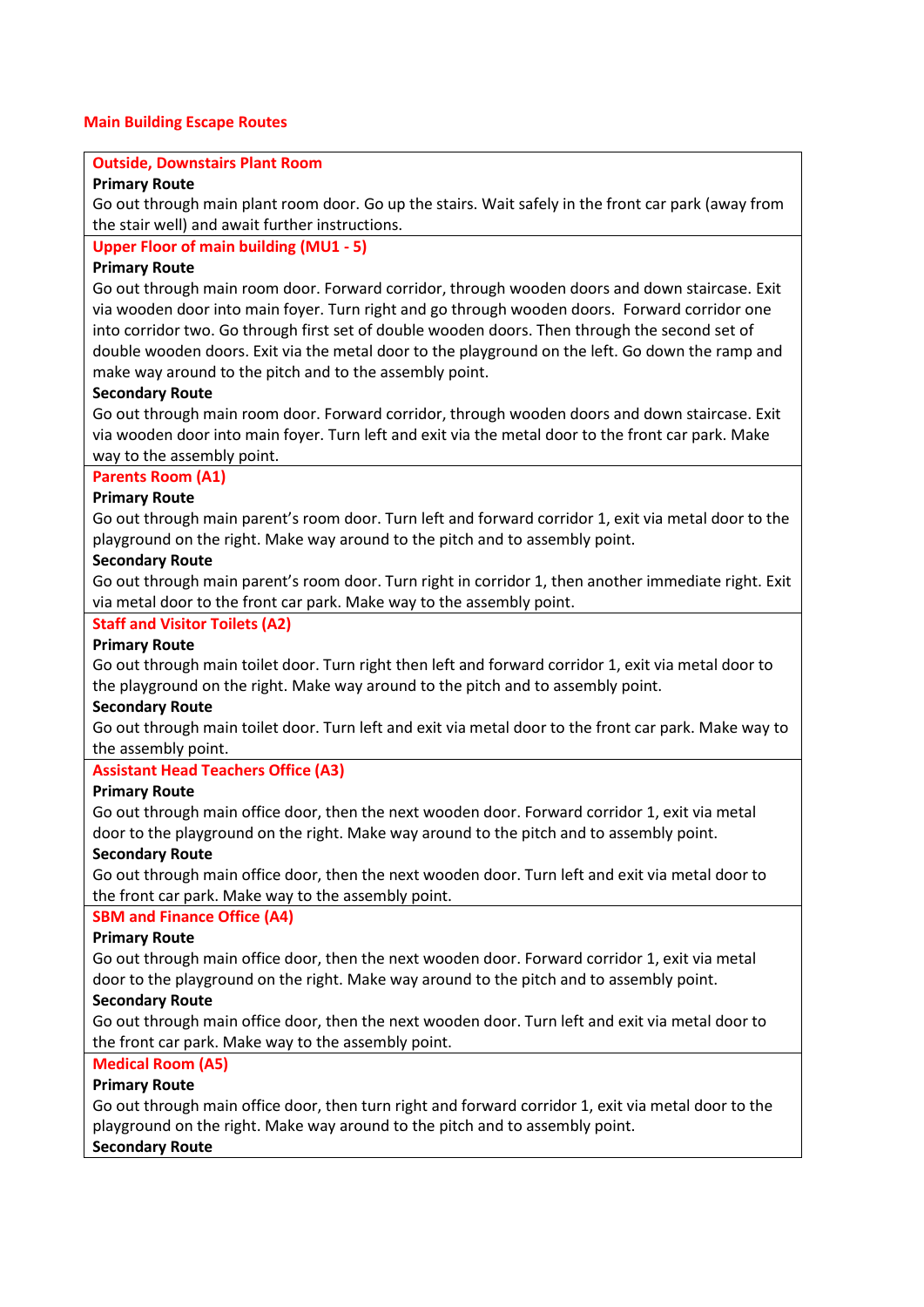Go out through main office door, turn slightly left and then forward, exit via metal door to the front car park. Make way to the assembly point.

#### **Main Office (A10)**

#### **Primary Route**

Go out through main office door, turn left right and forward corridor 1, and exit via metal door to the playground on the right. Make way around to the pitch and to assembly point.

#### **Secondary Route**

Go out through main office door, turn right then immediately left. Go through first set of double wooden doors. Then through the second set of double wooden doors. Exit via the metal door to the playground on the left. Go down the ramp and make way to the assembly point.

#### **Head Teachers Office (A11)**

#### **Primary Route**

Go out through Head Teachers office door, then out the main office door, turn left right and forward corridor 1, and exit via metal door to the playground on the right. Make way around to the pitch and to assembly point.

#### **Secondary Route**

Go out through Head Teachers office door, then out main office door, turn right then immediately left. Go through first set of double wooden doors. Then through the second set of double wooden doors. Exit via the metal door to the playground on the left. Go down the ramp and make way to the assembly point.

#### **Parent Support Office (side room in main office) (A12)**

#### **Primary Route**

Go out through side office door, then out the main office door, turn left right and forward corridor 1, and exit via metal door to the playground on the right. Make way around to the pitch and to assembly point.

#### **Secondary Route**

Go out through side office door, then out main office door, turn right then immediately left. Go through first set of double wooden doors. Then through the second set of double wooden doors. Exit via the metal door to the playground on the left. Go down the ramp and make way to the assembly point.

#### **Music Therapy Room (A8)**

#### **Primary Route**

Go out through main music therapy room door, turn left and forward corridor 1, and exit via metal door to the playground on the right. Make way around to the pitch and to assembly point.

#### **Secondary Route**

Go out through main music therapy room door, turn right into corridor 1. Go through metal door into lower school lobby. Exit via metal doors to the playground on the right and make way around to the pitch and to assembly point.

#### **Girls Toilet (A9)**

#### **Primary Route**

Go out through main toilet door, turn left and forward corridor 1, and exit via metal door to the playground on the right. Make way around to the pitch and to assembly point.

#### **Secondary Route**

Go out through main toiletdoor, turn right into corridor 1. Go through metal door into lower school lobby. Exit via metal doors to the playground on the right and make way around to the pitch and to assembly point.

#### **Boys Toilet (A9)**

#### **Primary Route**

Go out through main toilet door, turn left and forward corridor 1, and exit via metal door to the playground on the right. Make way around to the pitch and to assembly point. **Secondary Route**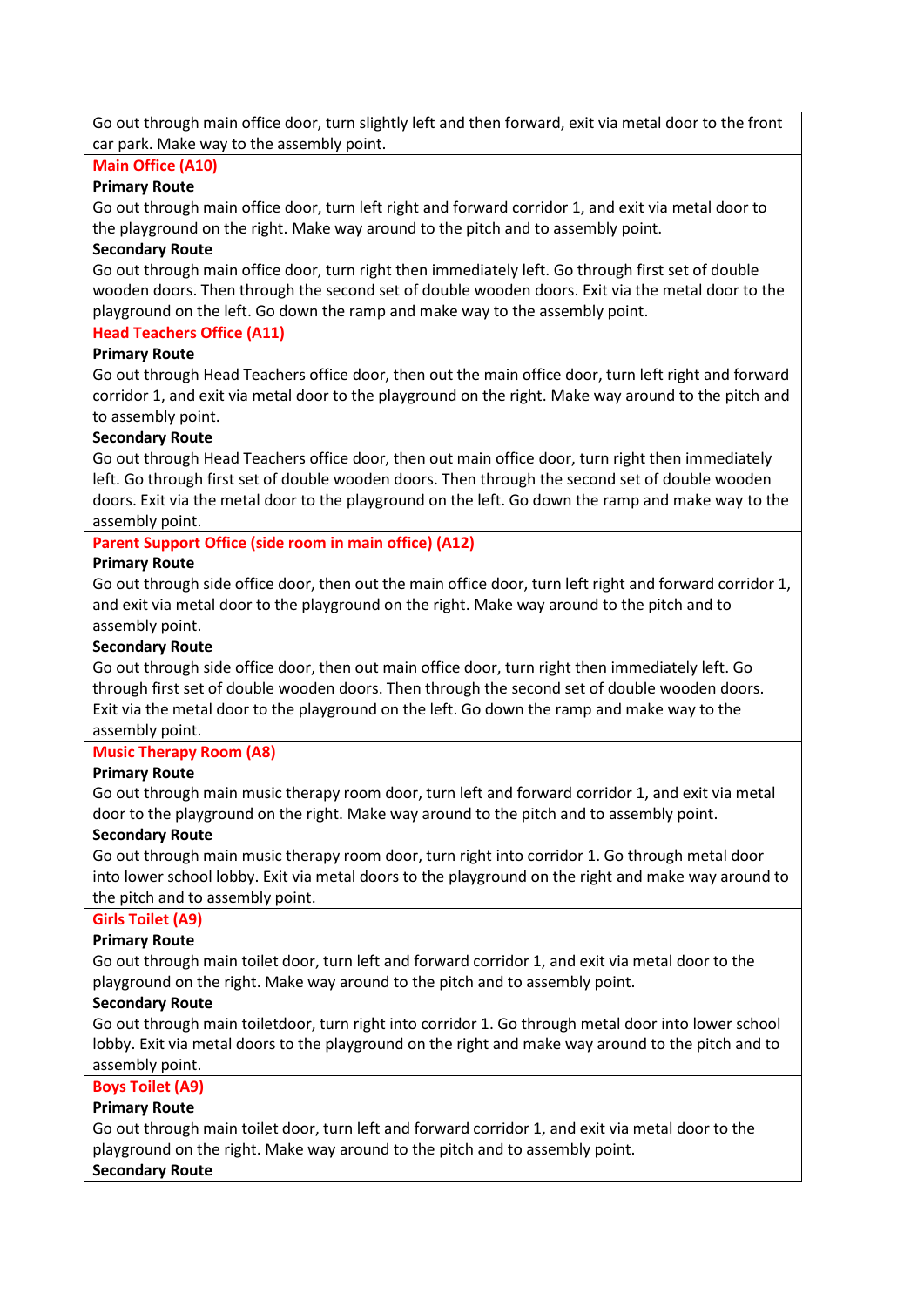Go out through main toilet door, turn right into corridor 1. Go through metal door into lower school lobby. Exit via metal doors to the playground on the right and make way around to the pitch and to assembly point.

#### **Network Managers Office (M8)**

#### **Primary Route**

Go out through main office door, turn left into corridor 2. Go through first set of double wooden doors. Then through the second set of double wooden doors. Exit via the metal door to the playground on the left. Go down the ramp and make way around to the pitch and to the assembly point.

#### **Secondary Route**

Go out through main office door, turn right then immediately right. Forward corridor 1, and exit via metal door to the playground on the right. Make way around to the pitch and to assembly point.

#### **Staff Room (M7)**

#### **Primary Route**

Go out through main staff room door, turn right into corridor 2. Go through first set of double wooden doors. Then through the second set of double wooden doors. Exit via the metal door to the playground on the left. Go down the ramp and make way around to the pitch and to the assembly point.

#### **Secondary Route**

Go out through main staff room door, turn left then through one set of wooden double doors. Turn right and forward corridor 1, and exit via metal door to the playground on the right. Make way around to the pitch and to assembly point.

#### **Hall (M6)**

#### **Primary Route**

Go out through main hall doors into corridor two. Exit via the metal door to the playground. Go down the ramp and make way around to the pitch and to the assembly point.

#### **Secondary Route**

Go out through the metal hall door, exit into sensory garden at rear. Go up the steps to the patio area, stand as far away from the building as possible and await further instructions.

#### **Main Kitchen (M5)**

#### **Primary Route**

Go out through main kitchen door into corridor two. Go through one set of wooden doors. Exit via the metal door to the playground on the right. Go down the ramp and make way around to the pitch and to the assembly point.

#### **Secondary Route**

Go out through the rear kitchen door, make way into sensory garden at area. Go to the patio area, stand as far away from the building as possible and await further instructions.

#### **Occupational Therapy Room (M4)**

#### **Primary Route**

Go out through OT room's rear metal door to the playground. Make way around to the pitch and to the assembly point.

#### **Secondary Route**

Go out through main OT room door turn right and forward corridor three. Turn right into corridor 2 and go through one set of wooden doors. Exit via the metal door to the playground on the right. Go down the ramp and make way around to the pitch and to the assembly point.

#### **Albert Einstein (M3) (Old Blue Class)**

#### **Primary Route**

Go out through classroom rear metal door to the playground. Make way around to the pitch and to the assembly point.

#### **Secondary Route**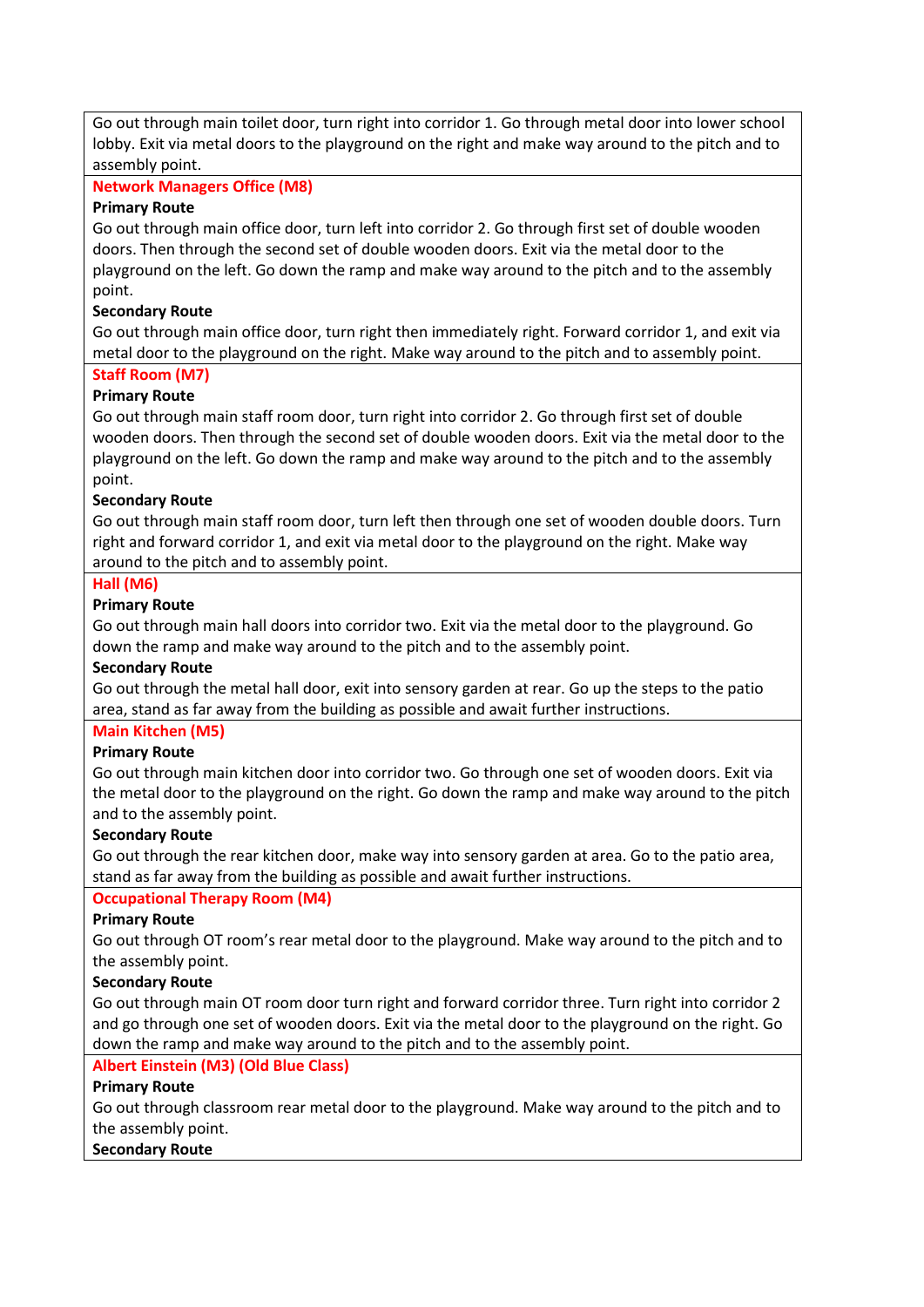Go out through main classroom room door turn right and forward corridor three. Turn right into corridor 2 and go through one set of wooden doors. Exit via the metal door to the playground on the right. Go down the ramp and make way around to the pitch and to the assembly point.

#### **Dan Akroyd (M2) (Old Amber Class)**

#### **Primary Route**

Go out through classroom rear metal door to the playground. Make way around to the pitch and to the assembly point.

#### **Secondary Route**

Go out through main classroom room door turn left and forward corridor three. Go through wooden doors into lift lobby area. Go up the steps and turn left, through two sets of wooden doors and exit via the metal door to the playground ahead. Make way around to the pitch and to the assembly point.

#### **Behaviour Room (M1)**

#### **Primary Route**

Go out through behaviour room's rear metal door to the playground. Make way around to the pitch and to the assembly point.

#### **Secondary Route**

Go out through main behaviour room door and turn left. Go through wooden doors into lift lobby area. Go up the steps and turn left, through two sets of wooden doors and exit via the metal door to the playground ahead. Make way around to the pitch and to the assembly point.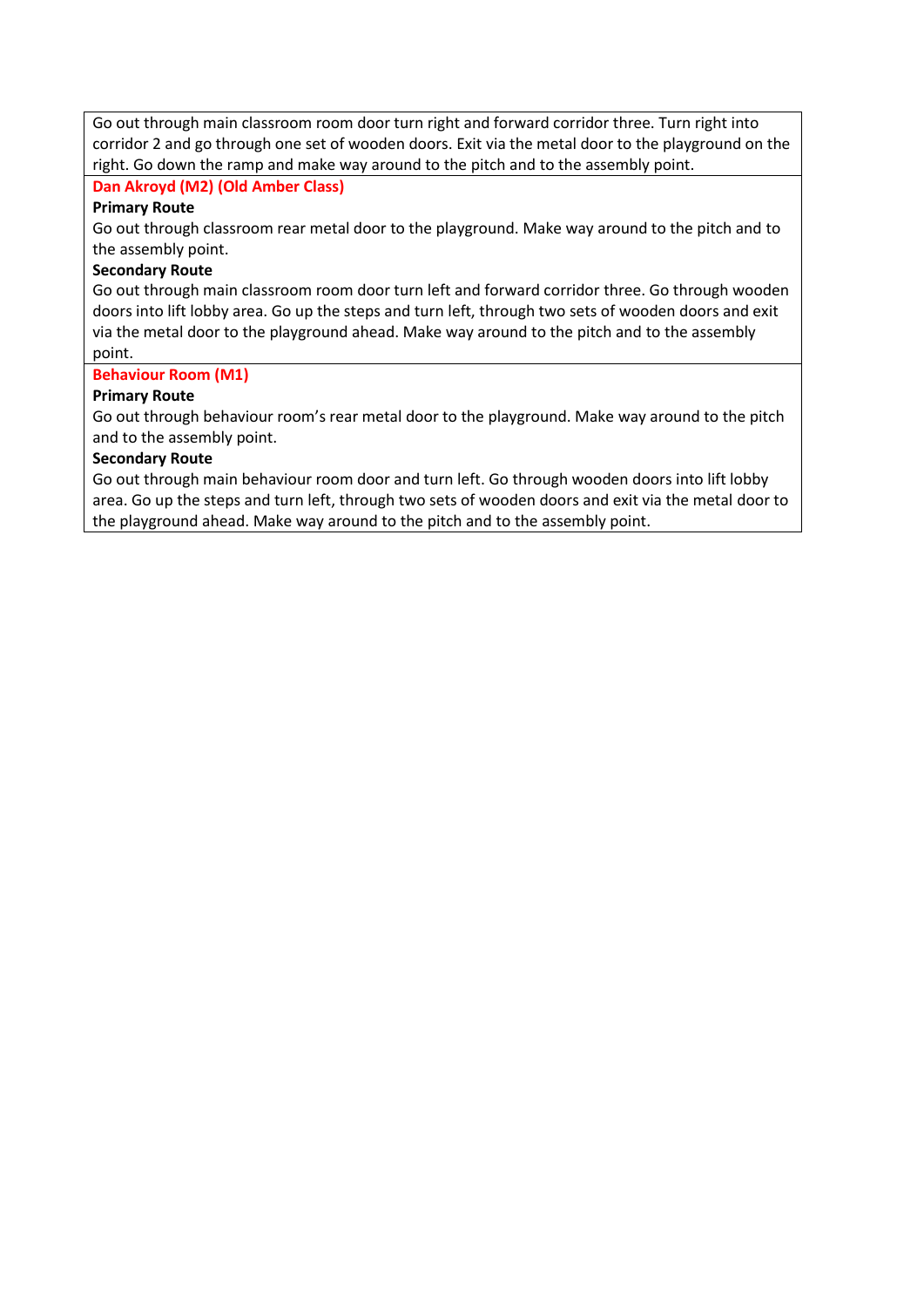#### **Satellite Units Escape Rout**

#### **James Joyce (Old Lilac Class)**

#### **Primary Route**

Go out through main classroom door. Make way into garden area adjacent to the class. Stand as far away from the building as possible and await further instructions from a member of staff who will check on you.

#### **Secondary Route**

Go out through main classroom door. Make way into garden area adjacent to the class, go through wooden gate at rear of the garden. Make way around to the sensory garden. Assemble on the patio area. Stand as far away from the building as possible and await further instructions from a member of staff who will check on you.

#### **John Howard (Old Coral Class)**

#### **Primary Route**

Go out through main class room door into lobby area. Exit via main hut door. Go down the steps and through wire mesh gate. Make way around to the pitch and to the assembly point.

#### **Secondary Route**

Go out through main room door. Forward corridor, into class opposite and go out through their fire exit door. Go down the staircase and through the wire mesh gate. Make way around to the pitch and to the assembly point.

#### **Rosie King (Old White Class)**

#### **Primary Route**

Go out through main class room door into lobby area. Exit via main hut door. Go down the steps and through wire mesh gate. Make way around to the pitch and to the assembly point.

#### **Secondary Route**

Go out through rear class fire exit door. Go down the staircase and through the wire mesh gate. Make way around to the pitch and to the assembly point.